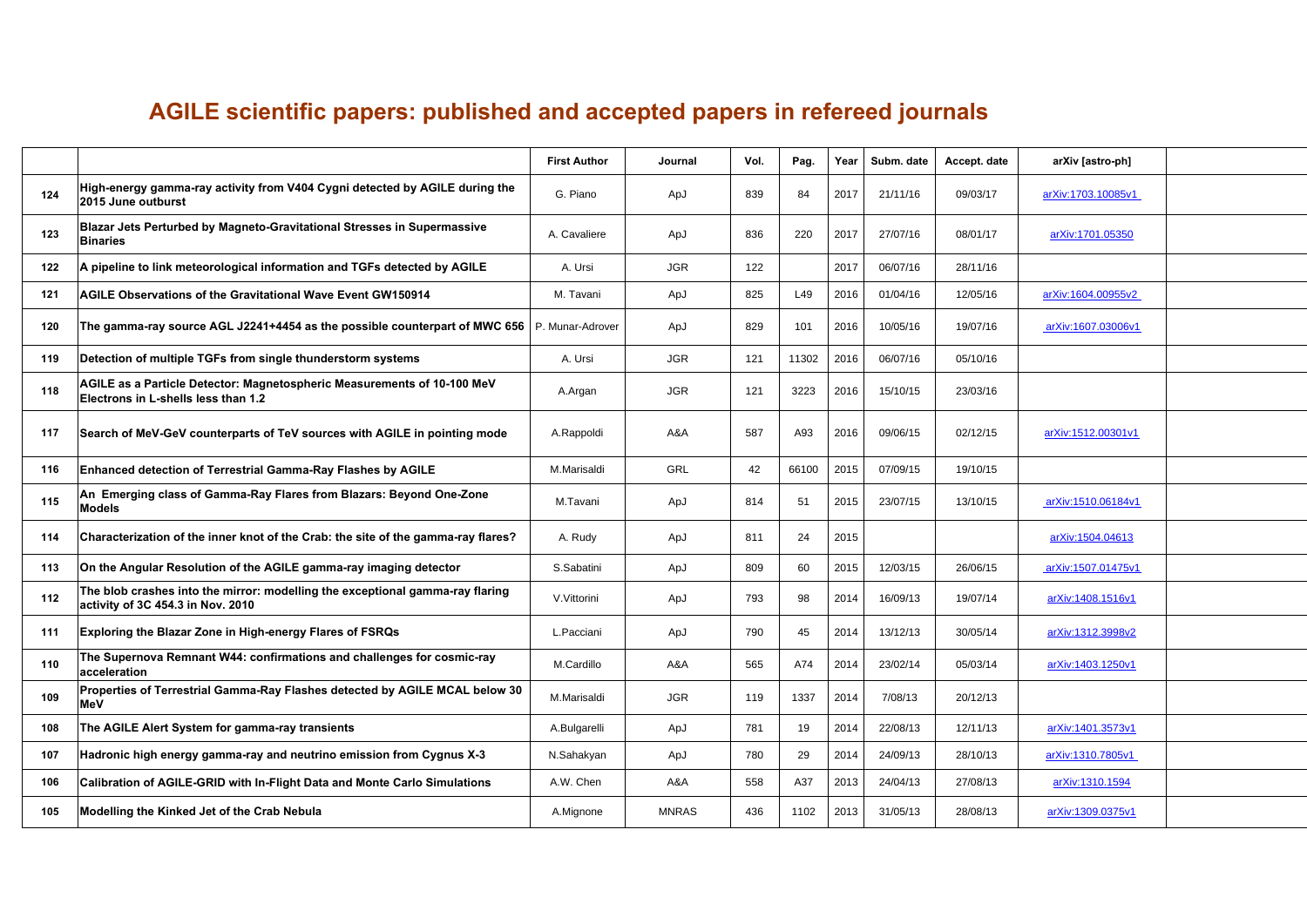| 104 | An updated list of AGILE bright y-ray sources and their variability in pointing<br>mode                                        | F. Verrecchia | A&A          | 558 | A137           | 2013 | 12/03/13 | 14/06/13 | arXiv:1310.4029v3 |                                                                                     |
|-----|--------------------------------------------------------------------------------------------------------------------------------|---------------|--------------|-----|----------------|------|----------|----------|-------------------|-------------------------------------------------------------------------------------|
| 103 | AGILE: dai buchi neri alla Terra                                                                                               | M.Tavani      | Le Scienze   | 536 | 62             | 2013 |          | 01/04/13 |                   |                                                                                     |
| 102 | <b>AGILE Minicalorimeter Hard Gamma-Ray Burst Catalog</b>                                                                      | M.Galli       | A&A          | 553 | A33            | 2013 | 03/12/12 | 19/02/13 | arXiv:1303.0114v4 |                                                                                     |
| 101 | Gamma-ray observations of Cyg X-1 above 100 MeV in the hard and soft states                                                    | S.Sabatini    | ApJ          | 766 | 83             | 2013 | 03/10/12 | 08/02/13 | arXiv:1303.0161v1 |                                                                                     |
| 100 | Possible effects on avionics induced by Terrestrial Gamma-Ray Flashes                                                          | M.Tavani      | <b>NHESS</b> | 13  | 1127           | 2013 | 12/11/12 | 21/01/13 |                   | Available online at<br>http://iopscience.iop.org/00<br>637X/765/1/52/               |
| 99  | Variable gamma-ray emission from the Crab Nebula: Short Flares and Long<br>"Waves"                                             | E.Striani     | ApJ          | 765 | 52             | 2013 | 17/10/12 | 02/01/13 | arXiv:1302.4342v1 |                                                                                     |
| 98  | Upper Limits on the high energy emission from Gamma-Ray Burst observed by<br><b>AGILE/GRID</b>                                 | F.Longo       | A&A          | 547 | A95            | 2012 | 01/12/10 | 25/08/12 |                   |                                                                                     |
| 97  | The AGILE monitoring of Cygnus X-3: the gamma-ray flaring behavior and<br>spectral constraints                                 | G. Piano      | A&A          | 545 | A110           | 2012 | 01/03/12 | 26/07/12 | arXiv:1207.6288v1 |                                                                                     |
| 96  | The characterization of the distant blazar GB6 J1239+0443 from flaring and low<br>activity periods                             | L.Pacciani    | <b>MNRAS</b> | 425 | 2015           | 2012 | 10/11/11 | 18/06/12 | arXiv:1206.4454v1 |                                                                                     |
| 95  | Characterization of a tagged gamma-ray beam line at the DAΦNE Beam Test<br>Facility                                            | P.W. Cattaneo | <b>NIMA</b>  | 674 | 55             | 2012 | 29/11/11 | 19/01/12 | arXiv:1111.6147v2 |                                                                                     |
| 94  | Evaluating the Maximum Likelihood Method for detecting short-term variability of<br><b>AGILE gamma-ray sources</b>             | A.Bulgarelli  | A&A          | 540 | A79            | 2012 | 30/11/11 | 07/01/12 | arXiv:1201.2602v1 |                                                                                     |
| 93  | Agile detection of Cygnus X-3 gamma-ray active states during the period mid-<br>2009/mid-2010                                  | A.Bulgarelli  | A&A          | 538 | A63            | 2012 | 11/11/10 | 26/10/11 | arXiv:1111.4960   | Available online at<br>http://stacks.iop.org/2041<br>8205/742/L30                   |
| 92  | Neutral pion emission from accelerated protons in the Supernova Remnant W44                                                    | A.Giuliani    | ApJLetters   | 742 | L30            | 2011 | 04/08/11 | 20/10/11 | arXiv:1111.4868   |                                                                                     |
| 91  | The Crab Nebula super-flare in April 2011: extremely fast particle acceleration and<br>gamma-ray emission                      | E.Striani     | ApJLetters   | 741 | L <sub>5</sub> | 2011 | 24/05/11 | 20/09/11 | arXiv:1105.5028v2 |                                                                                     |
| 90  | The AGILE observation of the hard and bright GRB 100724B                                                                       | E.Del Monte   | A&A          | 535 | A120           | 2011 | 08/04/11 | 08/09/11 | arXiv:1109.3018   | Available online at<br>http://stacks.iop.org/2041<br>8205/736/L38                   |
| 89  | The brightest gamma-ray flaring blazar in the sky: AGILE and multi-wavelenght<br>observations of 3C 454.3 during November 2010 | S.Vercellone  | ApJLetters   | 736 | L38            | 2011 | 11/04/11 | 22/06/11 | arXiv:1106.5162v1 |                                                                                     |
| 88  | The remarkable gamma-ray activity in the gravitationally lensed blazar PKS 1830-<br>211                                        | I.Donnarumma  | ApJLetters   | 736 | L30            | 2011 | 11/03/11 | 20/06/11 | arXiv:1106.4224v1 | available online at<br>http://www.agu.org/journals/g<br>ersinpress.shtml#id2011GL04 |
| 87  | High spatial resolution correlation of AGILE TGFs and global lightning activity<br>above the equatorial belt                   | F.Fuschino    | GRL          | 38  | L14806         | 2011 | 21/04/11 | 09/06/11 |                   |                                                                                     |
| 86  | <b>Flaring Patterns in Blazars</b>                                                                                             | A.Paggi       | ApJ          | 736 | 128            | 2011 | 17/11/10 | 14/05/11 | arXiv:1105.2887v1 |                                                                                     |
| 85  | Spectral evolution of the September 2010 gamma-ray flare from the Crab Nebula                                                  | V.Vittorini   | ApJLetters   | 732 | L22            | 2011 | 16/03/11 | 30/03/11 | arXiv:1104.0115v1 |                                                                                     |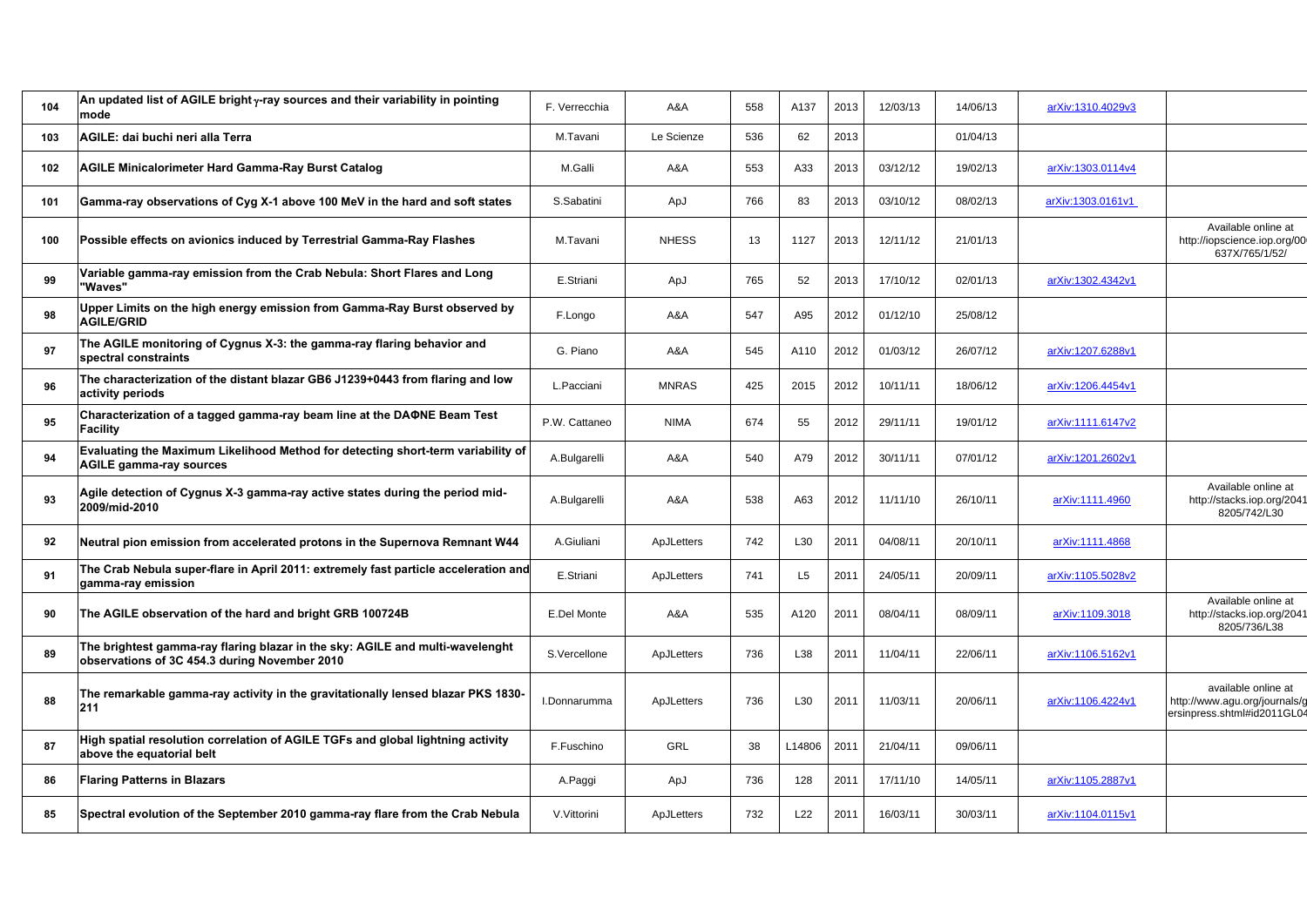| 84 | AGILE detection of extreme gamma-ray activity from the blazar PKS 1510-089<br>during March 2009. Multifrequency analysis | F.D'Ammando   | A&A                           | 529 | A145           | 2011 | 11/11/10 | 15/03/11 | arXiv:1103.3647v1 |                                                                                                  |
|----|--------------------------------------------------------------------------------------------------------------------------|---------------|-------------------------------|-----|----------------|------|----------|----------|-------------------|--------------------------------------------------------------------------------------------------|
| 83 | Gamma-ray blazars: the view from AGILE                                                                                   | F.D'Ammando   | Advances in Space<br>Research | 48  | 76             | 2011 | 23/11/10 | 20/02/11 | arXiv:1102.4428v1 | Published online on June 25,<br>available at<br>http://dx.doi.org/10.1016/j.nin<br>10.06.061     |
| 82 | Overview of the first AGILE catalog of high-confidence gamma-ray sources                                                 | C.Pittori     | NIM A                         | 630 | 189            | 2011 |          |          |                   | Published online on July 8, 2<br>available at<br>http://dx.doi.org/10.1016/j.nin<br>10.06.065    |
| 81 | Preliminary results on TeV sources search with AGILE                                                                     | A.Rappoldi    | NIM A                         | 630 | 202            | 2011 |          |          |                   | Published online on July 8, 2<br>available at<br>http://dx.doi.org/10.1016/j.nin<br>10.06.063    |
| 80 | The flaring blazars of the first 1.5 years of the AGILE Mission                                                          | L.Pacciani    | NIM A                         | 630 | 198            | 2011 |          |          |                   | Published online on Januar<br>2011 available at<br>http://www.sciencemag.org/cc<br>/early/recent |
| 79 | Discovery of powerful gamma-ray flares from the Crab Nebula                                                              | M.Tavani      | Science                       | 331 | 736            | 2011 | 20/10/10 | 13/12/10 | arXiv:1101.2311v1 | Published online on July 8, 2<br>available at<br>http://dx.doi.org/10.1016/j.nin<br>10.06.078    |
| 78 | First results about on-ground calibration of the silicon tracker for the AGILE<br>satellite                              | P.W. Cattaneo | NIM A                         | 630 | 251            | 2011 |          |          |                   | available online at<br>http://physics.aps.org/pdf/10.1<br>PhysRevLett.106.018501.p               |
| 77 | Terrestrial Gamma-Ray Flashes as powerful particle accelerators                                                          | M.Tavani      | Phys. Rev. Lett.              | 106 | 018501         | 2011 | 16/09/10 | 01/11/10 |                   |                                                                                                  |
| 76 | Study of the gamma-ray source 1AGL J2022+4032 in the Cygnus Region                                                       | A.Chen        | A&A                           | 525 | A33            | 2011 | 24/06/10 | 20/09/10 | arXiv:1009.5539v1 | Published online on July 3, 2<br>available at<br>http://dx.doi.org/10.1016/j.nin<br>10.06.017    |
| 75 | The AGILE Mission: the first 2 years                                                                                     | M.Tavani      | NIM A                         | 630 | $\overline{7}$ | 2011 | 11/12/09 | 21/07/10 |                   | Published online on June 25,<br>available at<br>http://dx.doi.org/10.1016/j.nin<br>10.06.062     |
| 74 | Galactic Sources Science With Agile: The Case Of The Carina Region                                                       | S.Sabatini    | NIM A                         | 630 | 193            | 2011 | 03/09/09 |          |                   | Published online on June 11,<br>available at<br>http://dx.doi.org/10.1016/j.nin<br>10.06.050     |
| 73 | The observation of Gamma Ray Bursts and Terrestrial Gamma-ray Flashes with<br><b>AGILE</b>                               | E.Del Monte   | NIM A                         | 630 | 155            | 2011 | 27/07/09 |          |                   |                                                                                                  |
| 72 | BL Lacs bright in $\gamma$ rays                                                                                          | A.Paggi       | NIM A                         | 630 | 265            | 2011 |          |          |                   | available online at<br>http://link.aps.org/doi/10.1103<br>sRevLett.105.128501                    |
| 71 | Gamma-Ray Localization of Terrestrial Gamma-Ray Flashes                                                                  | M.Marisaldi   | Phys. Rev. Lett.              | 105 | 128501         | 2010 | 24/06/10 | 17/08/10 | arXiv:1009.5544v1 |                                                                                                  |
| 70 | AGILE observations of the "soft" gamma-ray pulsar PSR B1509-58                                                           | M.Pilia       | ApJ                           | 723 | 707            | 2010 | 30/03/10 | 24/08/10 | arXiv:1009.0021v1 |                                                                                                  |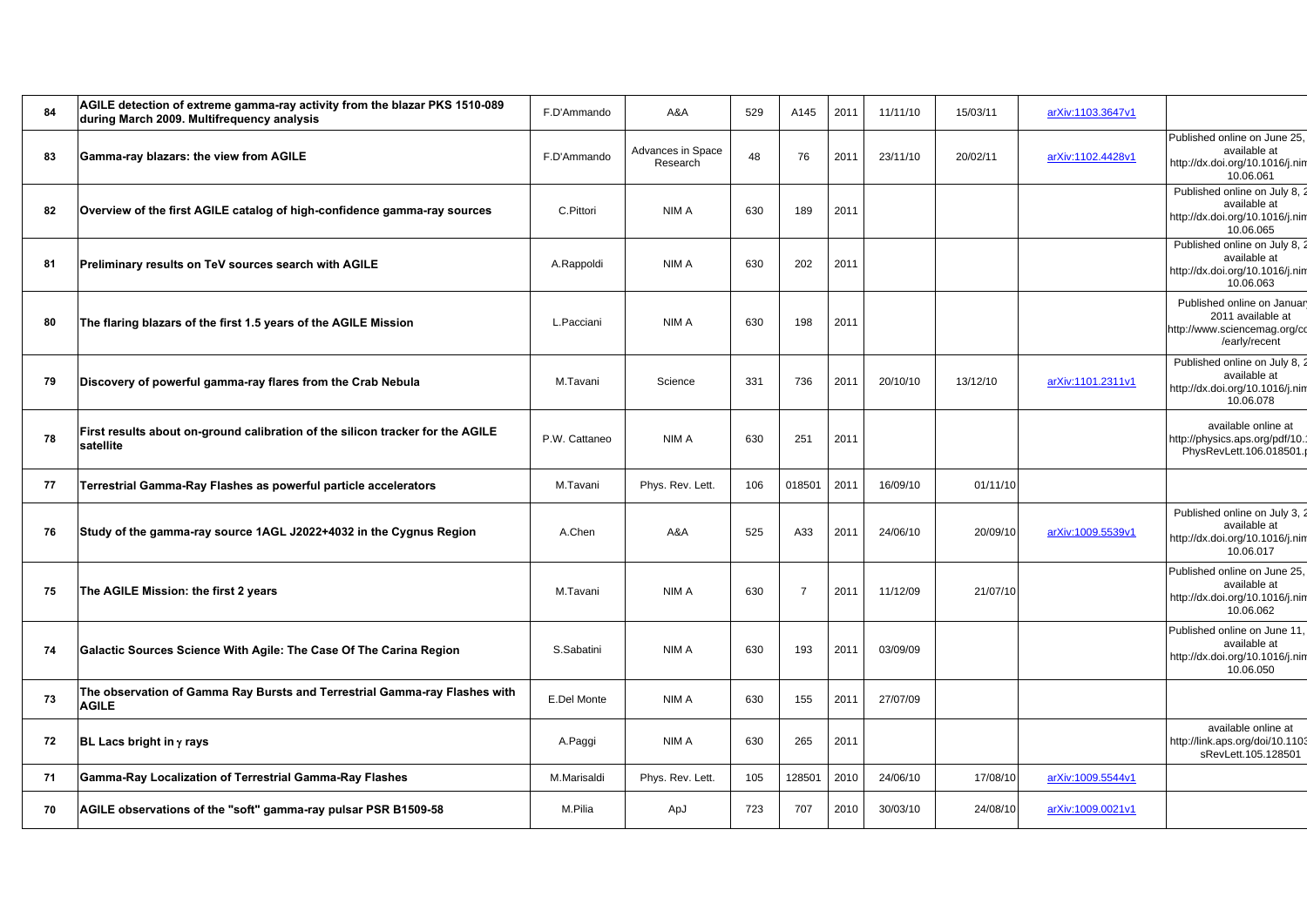| 69 | AGILE detection of intense gamma-ray activity from the blazar PKS 0537-441 in<br>October 2008               | G.Pucella          | A&A         | 522 | A109   | 2010 | 07/05/10 | 26/07/10 |                   |                                                                                                                           |
|----|-------------------------------------------------------------------------------------------------------------|--------------------|-------------|-----|--------|------|----------|----------|-------------------|---------------------------------------------------------------------------------------------------------------------------|
| 68 | A year-long AGILE observation of Cyg X-1 in hard spectral state                                             | <b>E.Del Monte</b> | A&A         | 520 | A67    | 2010 | 11/08/09 | 30/03/10 | arXiv:1004.0849v1 |                                                                                                                           |
| 67 | AGILE detection of GeV gamma-ray emission from the SNR W28                                                  | A.Giuliani         | A&A         | 516 | L11    | 2010 | 05/02/10 | 05/05/10 | arXiv:1005.0784v1 |                                                                                                                           |
| 66 | The Extraordinary Gamma-Ray Flare of the Blazar 3C 454.3                                                    | E.Striani          | ApJ Part 1  | 718 | 455    | 2010 | 01/02/10 | 24/05/10 | arXiv:1005.4891v1 |                                                                                                                           |
| 65 | The 2009 December gamma-ray flares of 3C 454.3: the multifrequency campaign                                 | L.Pacciani         | ApJLetters  | 716 | 170    | 2010 | 15/04/10 | 17/05/10 | arXiv:1005.3263v1 |                                                                                                                           |
| 64 | <b>Episodic Transient Gamma-Ray Emission from the Microquasar Cygnus X-1</b>                                | S.Sabatini         | ApJLetters  | 712 | L10    | 2010 | 30/11/09 | 09/02/10 | arXiv:1002.4967v1 |                                                                                                                           |
| 63 | Multiwavelength observations of 3C 454.3. III Eighteen months of AGILE<br>monitoring of the "Crazy Diamond" | S.Vercellone       | ApJ         | 712 | 405    | 2010 | 14/10/09 | 02/02/10 | arXiv:1002.1020v1 |                                                                                                                           |
| 62 | Direct Evidence for Hadronic Cosmic-Ray Acceleration in the Supernova Remnant<br>IC 443                     | M.Tavani           | ApJLetters  | 710 | L151   | 2010 | 19/08/09 | 21/01/10 | arXiv:1001.5150v1 | Published online on Januar<br>2010 available at<br>http://dx.doi.org/10.1016/j.nim<br>09.12.051                           |
| 61 | The AGILE Silicon Tracker: pre-launch and in-flight configuration                                           | A.Bulgarelli       | NIM A       | 614 | 213    | 2010 | 21/08/09 | 17/12/09 |                   | Published online on Decembe<br>2009 available at<br>http://www.sciencemag.org/so<br>express/<br>DOI:10.1126/science.11838 |
| 60 | Detection of Gamma-Ray Emission from the Vela Pulsar Wind Nebula with AGILE                                 | A.Pellizzoni       | Science     | 327 | 663    | 2010 | 26/10/09 | 15/12/09 | arXiv:0912.2921v2 |                                                                                                                           |
| 59 | Temporal properties of GX 301-2 over a year-long observation with SuperAGILE                                | Y.Evangelista      | ApJ         | 708 | 1663   | 2010 | 23/10/09 | 18/11/09 | arXiv:0911.3743v2 |                                                                                                                           |
| 58 | Monitoring the hard X-ray sky with SuperAGILE                                                               | M.Feroci           | A&A         | 510 | A9     | 2010 | 23/07/09 | 21/10/09 | arXiv:0910.4895v1 |                                                                                                                           |
| 57 | Detection of the terrestrial gamma-ray flashes up to 40 MeV by the AGILE satellite                          | M.Marisaldi        | <b>JGR</b>  | 115 | A00E13 | 2010 | 30/05/09 | 11/09/09 |                   |                                                                                                                           |
| 56 | AGILE Detection of Delayed Gamma-Ray Emission from the Short Gamma-Ray<br><b>Burst GRB 090510</b>           | A.Giuliani         | ApJ Letters | 708 | L84    | 2010 | 13/08/09 | 11/09/09 | arXiv:0908.1908v1 |                                                                                                                           |
| 55 | Power for dry BL Lacertae objects                                                                           | A.Paggi            | A&A         | 508 | L31    | 2009 | 28/10/09 | 16/11/09 | arXiv:0911.3172v3 | available online at<br>http://stacks.iop.org/0004<br>637X/707/1115                                                        |
| 54 | Multiwavelength observations of 3C 454.3. II The AGILE 2007 December campaign                               | I.Donnarumma       | ApJ         | 707 | 1115   | 2009 | 23/06/09 | 23/10/09 | arXiv:0910.4883   |                                                                                                                           |
| 53 | Multiwavelength observations of a TeV-flare from W Comae                                                    | V.A.Acciari        | ApJ         | 707 | 612    | 2009 | 10/08/09 | 22/10/09 |                   |                                                                                                                           |
| 52 | Powerful high energy emission of the remarkable BL Lac object S5 0716+714                                   | V.Vittorini        | ApJ Letters | 706 | 1433   | 2009 | 29/07/09 | 13/10/09 | arXiv:0912.2216v1 | Published online on Novembe<br>2009                                                                                       |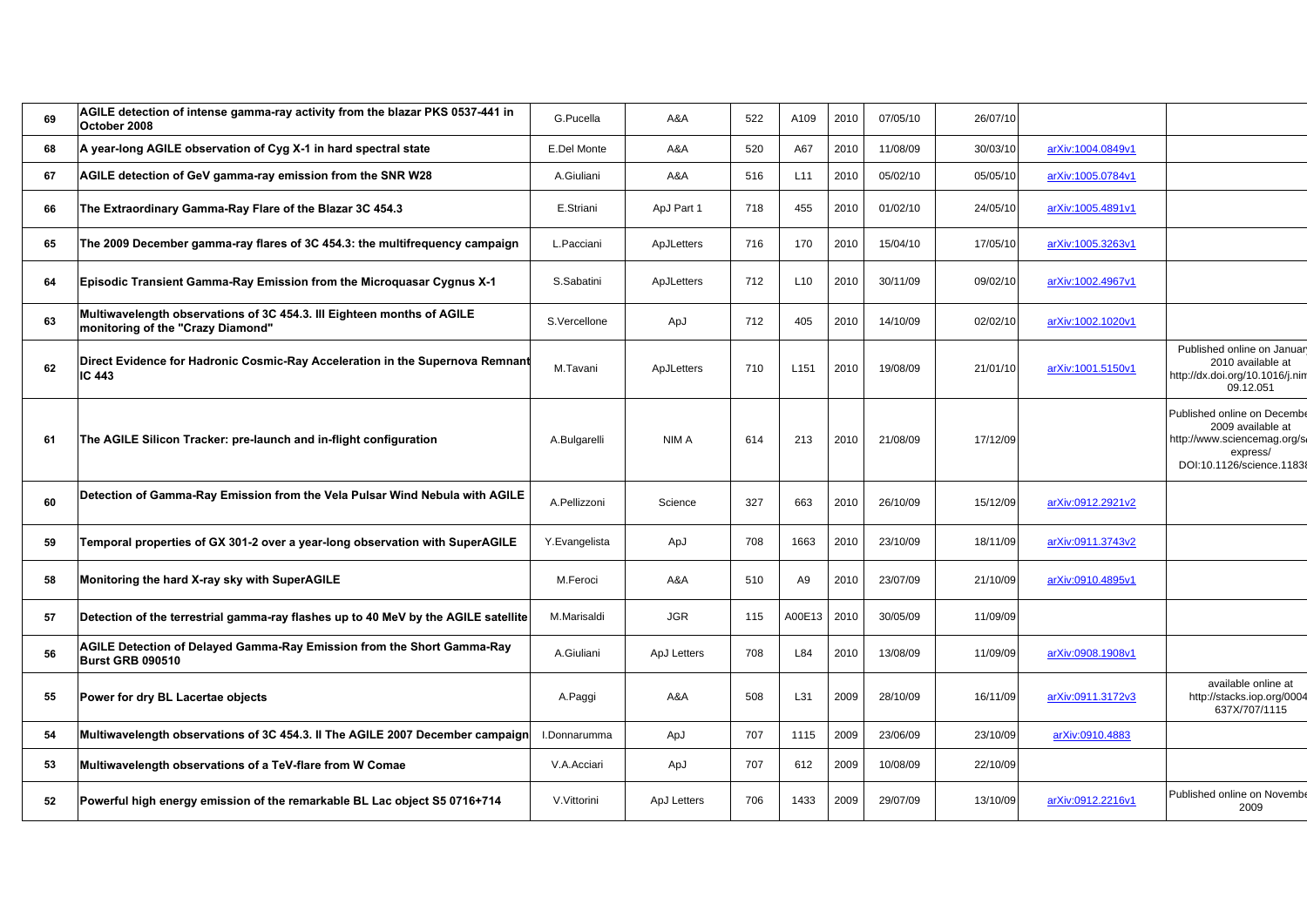| 51 | Extreme particle acceleration in the microquasar Cygnus X-3                                                                             | M.Tavani      | Nature              | 462<br>Number<br>7273 | 620  | 2009 | 07/08/09 | 08/10/09 | arXiv:0910.5344v1 |                                                                            |
|----|-----------------------------------------------------------------------------------------------------------------------------------------|---------------|---------------------|-----------------------|------|------|----------|----------|-------------------|----------------------------------------------------------------------------|
| 50 | AGILE detection of a rapid gamma-ray flare from the blazar PKS 1510-089 during<br>the GASP-WEBT monitoring                              | F.D'Ammando   | A&A                 | 508                   | 181  | 2009 | 25/05/09 | 15/09/09 | arXiv:0909.3484v1 |                                                                            |
| 49 | SSC radiation in BL Lac sources, the end of the tether                                                                                  | A.Paggi       | A&A                 | 504                   | 821  | 2009 | 16/07/09 | 12/07/09 | arXiv:0907.2863v1 |                                                                            |
| 48 | First AGILE Catalog of High Confidence Gamma-Ray Sources                                                                                | C. Pittori    | A&A                 | 506                   | 1563 | 2009 | 17/02/09 | 30/07/09 | arXiv:0902.2959   | available at<br>http://www.sif.it/SIF/it/portal/at<br>saggiatore/econtents |
| 47 | The Agile space mission                                                                                                                 | M. Tavani     | Il Nuovo Saggiatore | 25                    | 41   | 2009 |          | 13/07/09 |                   |                                                                            |
| 46 | The Gamma Ray Imaging Detector of the AGILE satellite: A novel of silicon<br>trackers for detection of astrophysics high-energy photons | A. Rappoldi   | NIM A               | 610                   | 291  | 2009 |          |          |                   |                                                                            |
| 45 | Detection of Gamma-Ray Emission from the Eta-Carinae Region                                                                             | M. Tavani     | ApJLetters          | 698                   | L142 | 2009 |          | 16/03/09 | arXiv:0904.2736v2 |                                                                            |
| 44 | Discovery of New Gamma-Ray Pulsars with AGILE                                                                                           | A. Pellizzoni | ApJLetters          | 695                   | 115  | 2009 |          | 27/02/09 | arXiv:0902.2959v2 |                                                                            |
| 43 | MAGIC upper limits to the VHE gamma-ray flux of 3C 454.3                                                                                | H. Anderhub   | A&A                 | 498                   | 83   | 2009 |          | 06/02/09 | arXiv:0811.1680v1 |                                                                            |
| 42 | The June 2008 flare of Markarian 421 from optical to TeV energies                                                                       | I.Donnarumma  | ApJ                 | 691                   | L13  | 2009 |          | 04/12/08 | arXiv:0812.1500v1 |                                                                            |
| 41 | <b>The AGILE Mission</b>                                                                                                                | M. Tavani     | A&A                 | 502                   | 995  | 2009 |          | 27/11/08 | arXiv:0807.4254   |                                                                            |
| 40 | High energy variability of 3C 273 during the AGILE multiwavelength campaign of<br>December 2007 - January 2008                          | L.Pacciani    | A&A                 | 494                   | 49   | 2009 |          | 26/10/08 | arXiv:0811.0593   |                                                                            |
| 39 | AGILE observation of a gamma-ray flare from the blazar 3C 279                                                                           | A.Giuliani    | A&A                 | 494                   | 509  | 2009 |          | 10/10/08 | arXiv:0810.2189   |                                                                            |
| 38 | High-Resolution Timing Observations of Spin-Powered Pulsars with the AGILE<br>gamma-ray telescope                                       | A.Pellizzoni  | ApJ                 | 691                   | 1618 | 2009 |          | 5/10/08  | arXiv:0810.1516   |                                                                            |
| 37 | Multiwavelength observations of 3C 454.3. I. The AGILE 2007 November campaign<br>on the "Crazy Diamond"                                 | S.Vercellone  | ApJ                 | 690                   | 1018 | 2009 |          | 09/09/08 | arXiv:0809.1737   |                                                                            |
| 36 | Design and construction of the Mini-Calorimeter of the AGILE satellite                                                                  | C.Labanti     | NIM A               | 598                   | 470  | 2009 |          | 04/09/08 | arXiv:0810.1842   |                                                                            |
| 35 | AGILE detection of intense gamma-ray emission from the blazar PKS 1510-089                                                              | G.Pucella     | A&A                 | 491                   | L21  | 2008 |          | 05/10/08 | arXiv:0810.1676   |                                                                            |
| 34 | Discovery of High-Energy Gamma-Ray Pulsations from PSR J2021+3651 with<br><b>AGILE</b>                                                  | J.P.Halpern   | <b>ApJ Letters</b>  | 688                   | L33  | 2008 |          | 30/09/08 | arXiv:0810.0008   |                                                                            |
| 33 | The two INTEGRAL X-ray transients IGR J17091-3624 and IGR J17098-3628:a<br>multiwavelength long-term campaign                           | F.Capitanio   | ApJ                 | 690                   | 1621 | 2008 |          | 12/09/08 | arXiv:0809.2180   |                                                                            |
| 32 | AGILE detection of delayed gamma-ray emission from GRB 080514B                                                                          | A.Giuliani    | A&A                 | 491                   | L25  | 2008 |          | 08/09/08 | arXiv:0809.1230   |                                                                            |
| 31 | AGILE detection of variable gamma-ray activity from the blazar S5 0716+714 in<br>September-October 2007                                 | A.Chen        | A&A                 | 489                   | L37  | 2008 |          | 18/08/08 | arXiv:0808.4053   |                                                                            |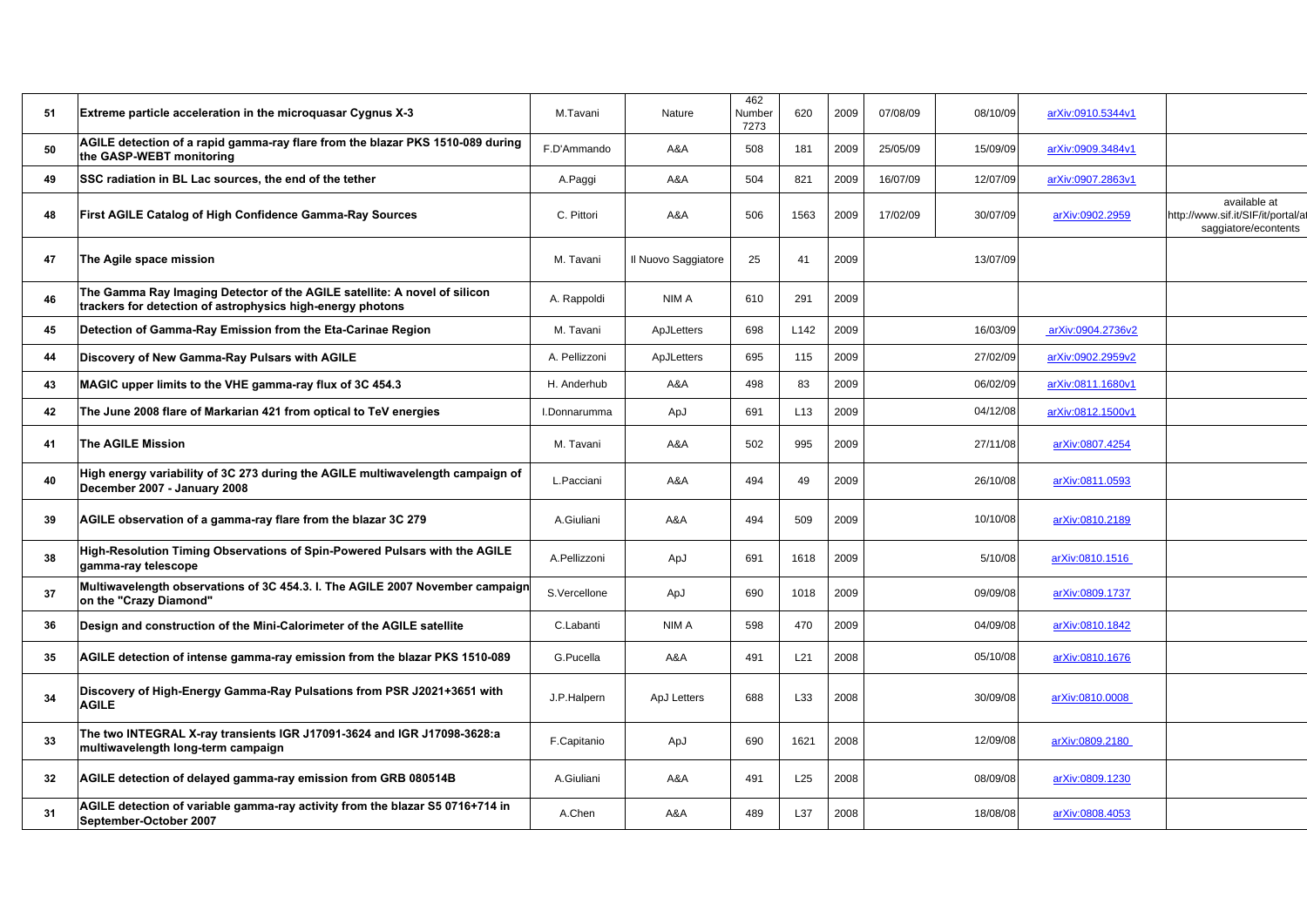| 30 | Gamma-ray burst detection with the AGILE mini-calorimeter                                                                        | M.Marisaldi  | A&A                                  | 490            | 1151            | 2008 | 13/08/08 | arXiv:0809.3917          |  |
|----|----------------------------------------------------------------------------------------------------------------------------------|--------------|--------------------------------------|----------------|-----------------|------|----------|--------------------------|--|
| 29 | Long-term AGILE monitoring of the puzzling gamma-ray source 3EG J1835+5918                                                       | A.Bulgarelli | A&A                                  | 489            | L17             | 2008 | 13/08/08 | arXiv:0808.3464          |  |
| 28 | Search of GRB with AGILE Minicalorimeter                                                                                         | F. Fuschino  | NIM A                                | 588            | 17              | 2008 | 01/04/08 |                          |  |
| 27 | The AGILE space mission                                                                                                          | M.Tavani     | NIM A                                | 588            | 52              | 2008 | 26/07/08 | arXiv:0807.4254v1        |  |
| 26 | AGILE and Swift simultaneous observations of the blazar S50716+714 during the<br>bright flare of October 2007                    | P.Giommi     | A&A                                  | 487            | L49             | 2008 | 11/06/08 | arXiv:0806.1855          |  |
| 25 | Imaging X-ray sources at a finite distance in coded-mask instruments                                                             | I.Donnarumma | Ap Opt                               | 47             | 3513            | 2008 | 23/05/08 | arXiv:0807.0518v1        |  |
| 24 | The high activity of 3C 454.3 in autumn 2007. Monitoring by the WEBT during the<br><b>AGILE detection</b>                        | C.M.Raiteri  | A&A                                  | 485            | L <sub>17</sub> | 2008 | 09/05/08 | arXiv:0805.1983v1        |  |
| 23 | Threshold equalization algorithm for the XAA1.2 ASICs and its application to<br>SuperAGILE X-ray imager                          | L.Pacciani   | NIM A                                | 593<br>Issue 3 | 367             | 2008 | 02/05/08 |                          |  |
| 22 | Multifrequency monitoring of the blazar 0716+714 during the GASP-WEBT-AGILE<br>campaign of 2007                                  | M.Villata    | A&A                                  | 481            | L79             | 2008 | 15/02/08 | arXiv:0802.3012v2        |  |
| 21 | AGILE detection of a strong gamma-ray flare from the blazar 3C 454.3                                                             | S.Vercellone | ApJ Letters                          | 676            | L <sub>13</sub> | 2008 | 08/02/08 | arXiv:0802.1709          |  |
| 20 | GRB 070724B: the first Gamma Ray Burst localized by SuperAGILE and its Swift<br>X-ray afterglow                                  | E.Del Monte  | A&A                                  | 478            | L <sub>5</sub>  | 2008 | 04/12/07 | arXiv:0712.0500v1        |  |
| 19 | SuperAGILE: the hard X-ray imager for the AGILE space mission                                                                    | M.Feroci     | NIM A                                | 581            | 728             | 2007 | 30/07/07 | arXiv:0708.0123          |  |
| 18 | An X-ray imager based on silicon microstrip detector and coded mask                                                              | E.Del Monte  | NIM A                                | 576            | 191             | 2007 |          |                          |  |
| 17 | Blazar duty-cycle at y-ray frequencies: constraints from extragalactic background<br>radiation and prospects for AGILE and GLAST | C.Pittori    | Astrophys Space Sci                  | 309            | 89              | 2007 |          | arXiv:0705.0645v1        |  |
| 16 | SuperAGILE onboard electronics and ground test instrumentation                                                                   | L.Pacciani   | NIM A                                | 574            | 330             | 2007 |          |                          |  |
| 15 | Scientific performances of the XAA1.2 front-end chip for silicon microstrip<br>detectors                                         | E.Del Monte  | NIM A                                | 572            | 708             | 2007 |          | arXiv:astro-ph/0611474v1 |  |
| 14 | The AGILE gamma ray satellite                                                                                                    | M.Basset     | NIM A                                | 572            | 474             | 2007 |          |                          |  |
| 13 | The AGILE on-board Kalman filter                                                                                                 | A.Giuliani   | NIM A                                | 568            | 692             | 2006 |          |                          |  |
| 12 | The AGILE anticoincidence detector                                                                                               | F.Perotti    | NIM A                                | 556            | 228             | 2006 |          |                          |  |
| 11 | Gamma-ray Astrophysics with the Space Detector AGILE                                                                             | C. Pittori   | Chin. J. Astron.<br>Astrophys.       | 6              | 373             | 2006 |          |                          |  |
| 10 | AGILE, a satellite for high enrgy y-ray astrophysics: prospects for the Mini-<br>Calorimeter                                     | E. Celesti   | New Astron Rev                       | 48             | 315             | 2004 |          |                          |  |
| 9  | Prospects for high energy studies of pulsars with the AGILE $\gamma$ -ray telescope                                              | A.Pellizzoni | <b>Advances in Space</b><br>Research | 33             | 625             | 2004 |          |                          |  |